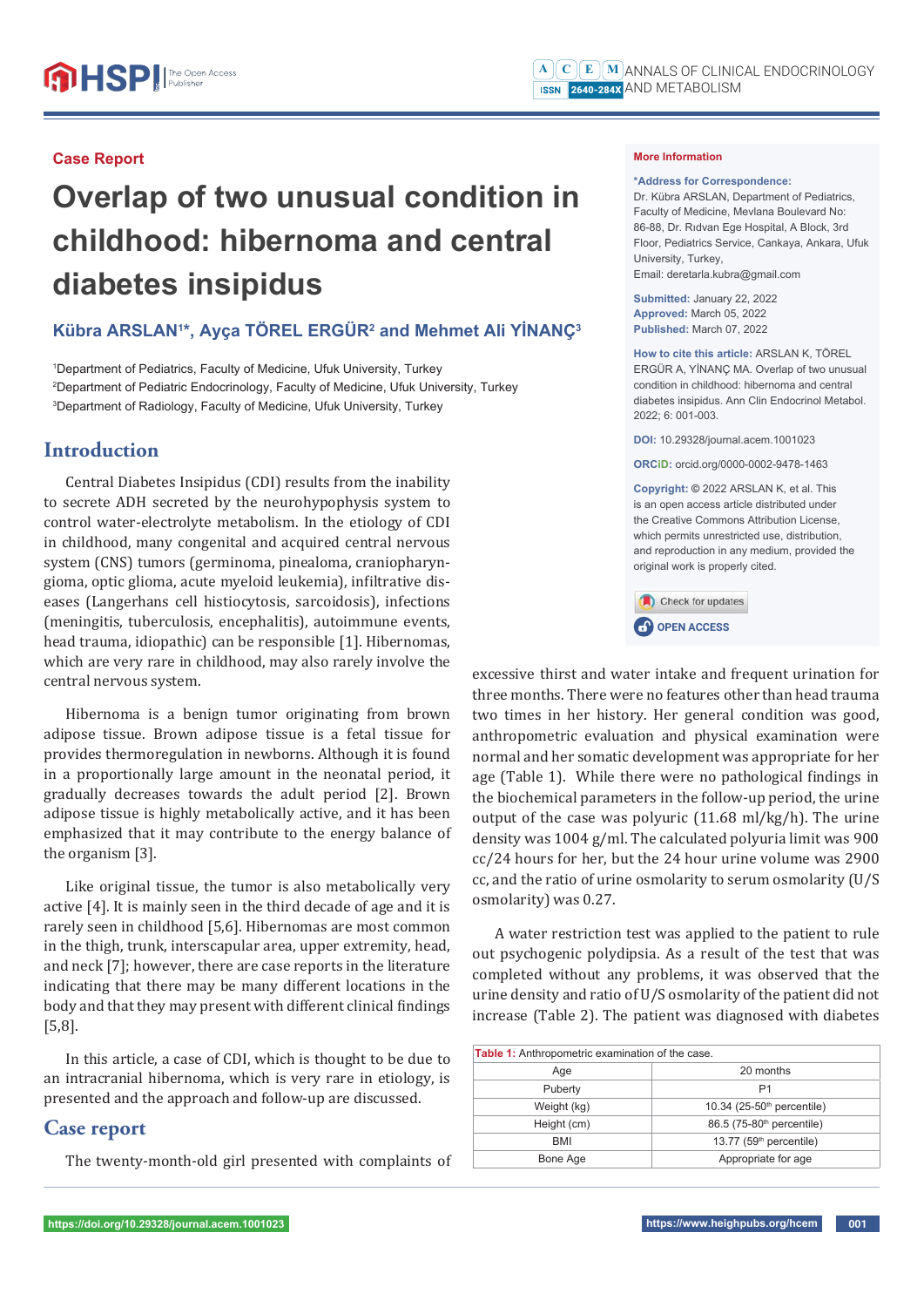

insipidus (DI) when the serum antidiuretic hormone ADH level measured after the water restriction test was measured as 0.5 pmol/L. Desmopressin was given to the patient to determine whether the patient's DI was central or nephrogenic. The patient, whose urine osmolarity increased more than 50% after desmopressin, was diagnosed as "Central Diabetes Insipidus".

The blood biochemistry values of the patient were normal in etiological investigations. In pituitary MRI, there is a semisolid structure with protein and lipid content behind the neurohypophysis. This mass was approximately 2.5 mm x 2 mm in size which suggests that this formation led to a narrowing of the neurohypophysis volume. This appearance was found to match the characteristic MR appearance of hibernoma [8], and the lesion was evaluated in favor of choristoma-hibernoma (Figure 1).

Desmopressin treatment was initiated and the patient was followed up in terms of clinical and imaging.

#### **Discussion**

Central Diabetes Insipidus (CDI) is a very rare clinical condition with an average incidence of 3-4/100,000 in the general population. The prevalence of familial and congenital forms may change in childhood [10,11]. The pathogenesis of CDI is the destruction anyways neurons originating from the supraoptic and paraventricular nuclei in the hypothalamus.

| <b>Table 2:</b> Biochemical and hormonal features.          |                                                                    |  |
|-------------------------------------------------------------|--------------------------------------------------------------------|--|
|                                                             | Case                                                               |  |
| Complain                                                    | <b>Excessive thirst and water</b><br>intake and frequent urination |  |
| Urine density (g/ml)                                        | 1004                                                               |  |
| Poliyuria limit (cc/day)                                    | 900                                                                |  |
| Urinating (cc/day)                                          | 2900                                                               |  |
| Serum osmolarity (mosm/L)                                   | 275                                                                |  |
| Urine osmolarity (mosm/L)                                   | 75                                                                 |  |
| Uosm/Sosm                                                   | 0.27                                                               |  |
| Serum ADH (end of water restriction test)                   | ${}_{0.5}$                                                         |  |
| Uosm/Sosm (end of Desmopressin test - 2 <sup>nd</sup> hour) | 0.95                                                               |  |
| Increase of Uosm % (end of Desmopressin test)               | $> 50\%$                                                           |  |



**Figure 1:** The appearance of the lesion in MRI image.

Different pediatric series were investigated. Eventually, the etiopathogenesis of CDI and the most common causes in the etiology are idiopathic causes, brain tumors, and brain malformations [1]. The physical examination can give an idea about the cause of the disease. Although the main symptoms are polyuria and polydipsia, different symptoms such as dehydration, growth-developmental delay, nocturia, constipation, aggression, and sleep disorders can be seen depending on the severity of the symptoms [12]. Our case had polyuria and polydipsia but no other clinical symptoms (dehydration, constipation, etc.) have been observed yet. Because her fluid intake was sufficient and she was diagnosed early. After polyuria was detected in our patient, tests were requested to make a differential diagnosis with the algorithm shown in Table 3 [12], and the patient was diagnosed with CDI.

The first imaging method recommended after clinical diagnosis for etiology is magnetic resonance imaging (MRI) [12]. Pituitary MRI examination in our patient presented important findings in terms of CDI etiology. As described in the case report, a characteristic mass was detected in our case, which was thought to be compressing the neurohypophysis. The gold standard method for the diagnosis of hibernoma is pathological examination. However, its classic appearance in imaging may aid diagnosis and contribute to the regulation of treatment management. It gives an appearance between subcutaneous adipose tissue and muscle signal intensity in the T1 sequence and gives appearance with subcutaneous adipose tissue signal intensity in the T2 sequence in MRI [9,13,14].

It is very interesting that a 20-month-old baby has complaints of drinking too much water and frequent urination and being diagnosed with CDI with these complaints. In addition, even if the diagnosis of hibernoma is not confirmed pathologically in our case, the possible etiological factor detected in the etiology was hibernoma, which made our case even more interesting as it is the first in the literature. At this stage, considering the age of the patient, the size, and localization of the mass, the pathological examination was postponed to be performed in case of clinical findings that would require mass excision, in line with the ethical rule of